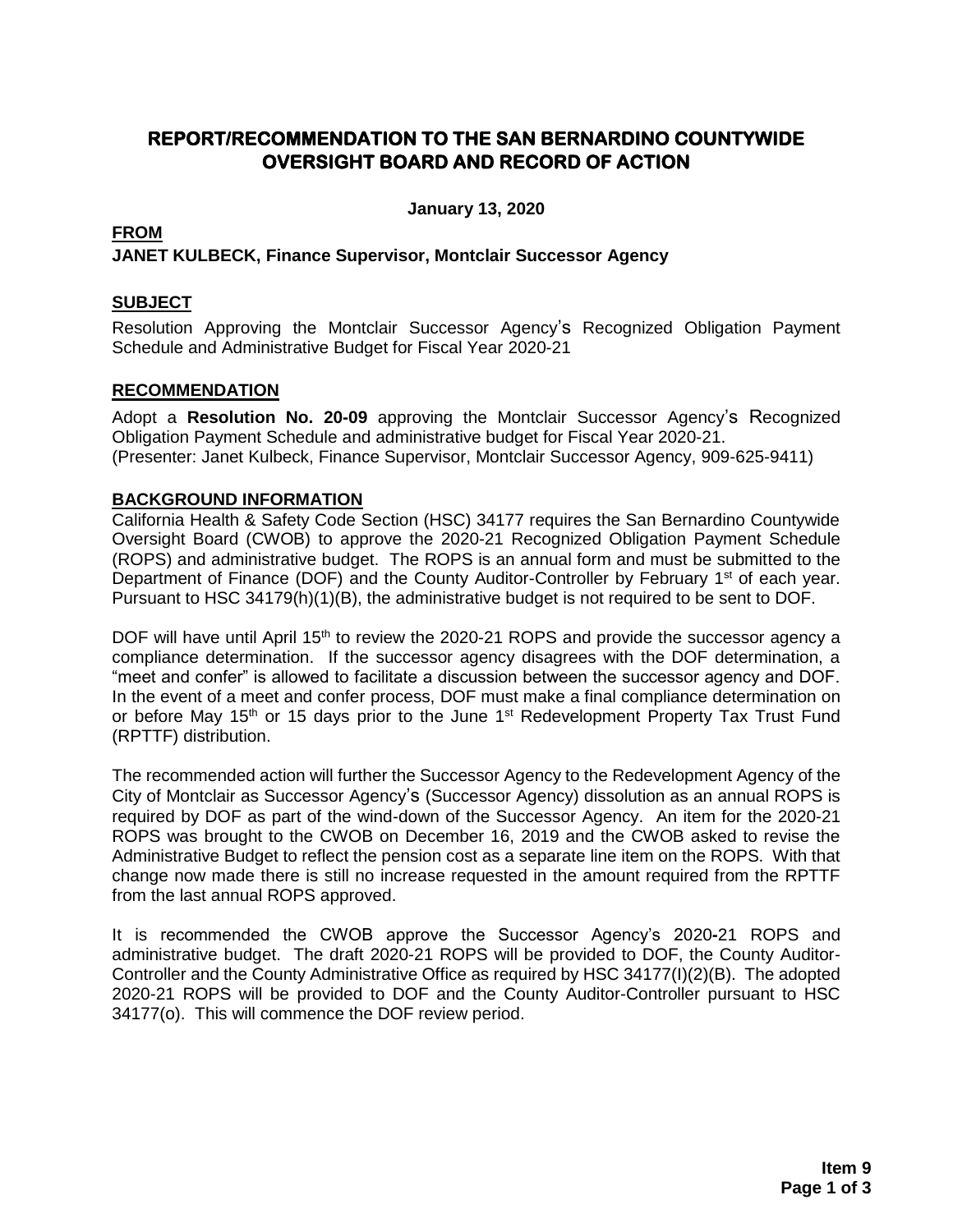**Resolution Approving the Montclair Successor Agency's Recognized Obligation Payment Schedule and Administrative Budget for Fiscal Year 2020-21 January 13, 2020**

#### **ATTACHMENTS**

Attachment A – Resolution Attachment B – ROPS for Fiscal Year 2020-21 Attachment C – Administrative budget for Fiscal Year 2020-21

## **REVIEW BY OTHERS**

This item has been reviewed by Community Development and Housing Agency on November 6, 2019 and San Bernardino Countywide Oversight Board Legal Counsel on December 27, 2019.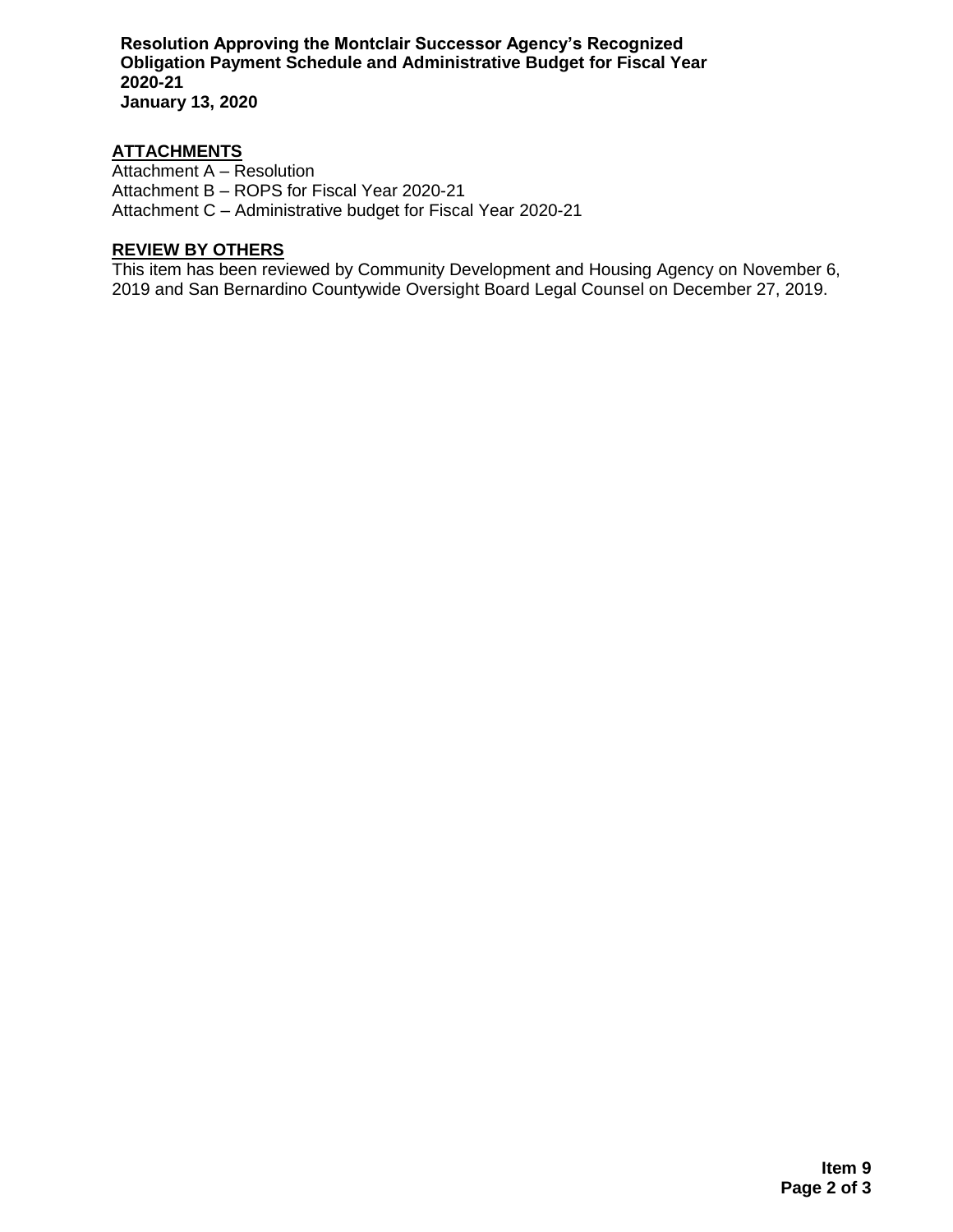**Resolution Approving the Montclair Successor Agency's Recognized Obligation Payment Schedule and Administrative Budget for Fiscal Year 2020-21 January 13, 2020**

Record of Action of the San Bernardino Countywide Oversight Board

#### **APPROVED**

Moved: Lawrence Strong Seconded: Acquanetta Warren Ayes: Richard DeNava, Kenneth Miller, Cindy Saks, Lawrence Strong, Acquanetta Warren, David Wert Absent: Mario Vasquez

Lynna Monell, SECRETARY

BY Monell

DATED: January 13, 2020



- cc: File- San Bernardino Countywide Oversight Board
- la 01/16/2020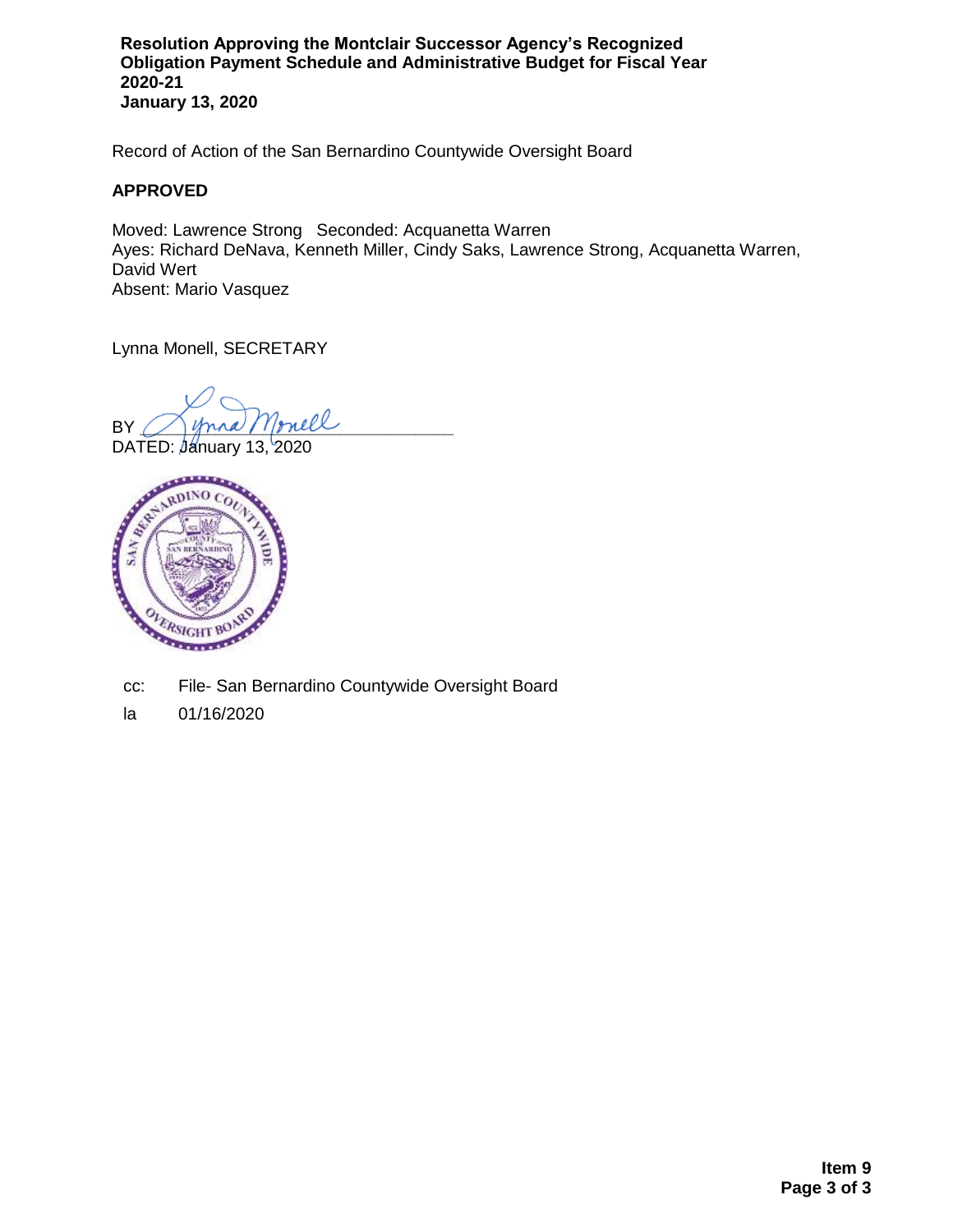#### **RESOLUTION NO. 2020-09**

#### RESOLUTION OF THE SAN BERNARDINO COUNTYWIDE OVERSIGHT BOARD ADOPTING THE SUCCESSOR AGENCY TO THE REDEVELOPMENT AGENCY OF MONTCLAIR SUCCESSOR **AGENCY'S RECOGNIZED OBLIGATION PAYMENT SCHEDULE AND ADMINISTRATIVE BUDGET FOR FISCAL YEAR 2020-21**

On Monday, January 13, 2020 on motion of San Bernardino Countywide Oversight Board Member Strong, duly seconded by San Bernardino Countywide Oversight Board Member Warren and carried, the following resolution is adopted by the San Bernardino Countywide Oversight Board, State of California.

WHEREAS, California Health and Safety Code Section (HSC) 34179(e) requires all action items of the San Bernardino Countywide Oversight Board be accomplished by resolution; and

WHEREAS, HSC 34177 requires the San Bernardino Countywide Oversight Board to approve the Recognized Obligation Payment Schedule (ROPS) and administrative budget; and

WHEREAS, pursuant to HSC 34177(o), the deadline for submitting the ROPS for Fiscal Year 2019-20 to the Department of Finance is February 1, 2020.

NOW, THEREFORE, the San Bernardino Countywide Oversight Board hereby resolves. determines and orders as follows:

Section 1. The foregoing recitals are true and correct.

Section 2. The Successor Agency to the Redevelopment Agency of Montclair Successor Agency's ROPS and administrative budget for Fiscal Year 2020-21 in the form presented, together with such changes thereto as may be approved by the San Bernardino Countywide Oversight Board, are hereby approved.

Section 3. This resolution shall take effect from and after the date of its passage and adoption.

PASSED AND ADOPTED by the San Bernardino Countywide Oversight Board, State of California, by the following vote:

- AYES: OVERSIGHT BOARD MEMBER: Richard DeNava, Kenneth Miller, Cindy Saks, Lawrence Strong, Acquanetta Warren, David Wert
- **NOES: OVERSIGHT BOARD MEMBER: None**
- **ABSENT: OVERSIGHT BOARD MEMBER: Mario Vasquez**

\* \* \* \* \*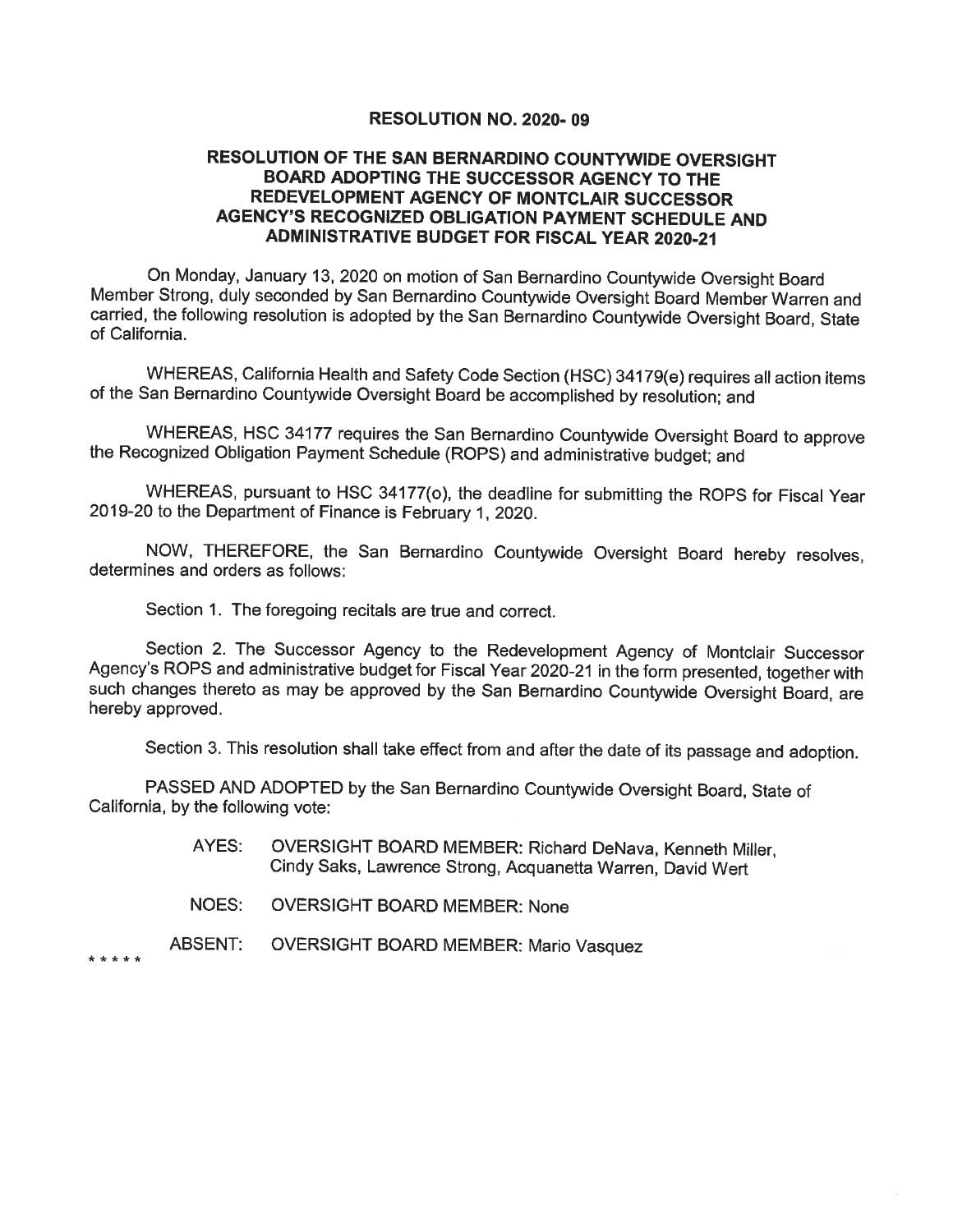#### **STATE OF CALIFORNIA**

SS.

 $\mathcal{E}$  $\lambda$ 

#### COUNTY OF SAN BERNARDINO  $\lambda$

I, LYNNA MONELL, Secretary to the San Bernardino Countywide Oversight Board, State of California, hereby certify the foregoing to be a full, true and correct copy of the record of the action taken by the Countywide Oversight Board, by vote of the members present, as the same appears in the Official Minutes of said Board at its meeting of January 13, 2020. #9LA

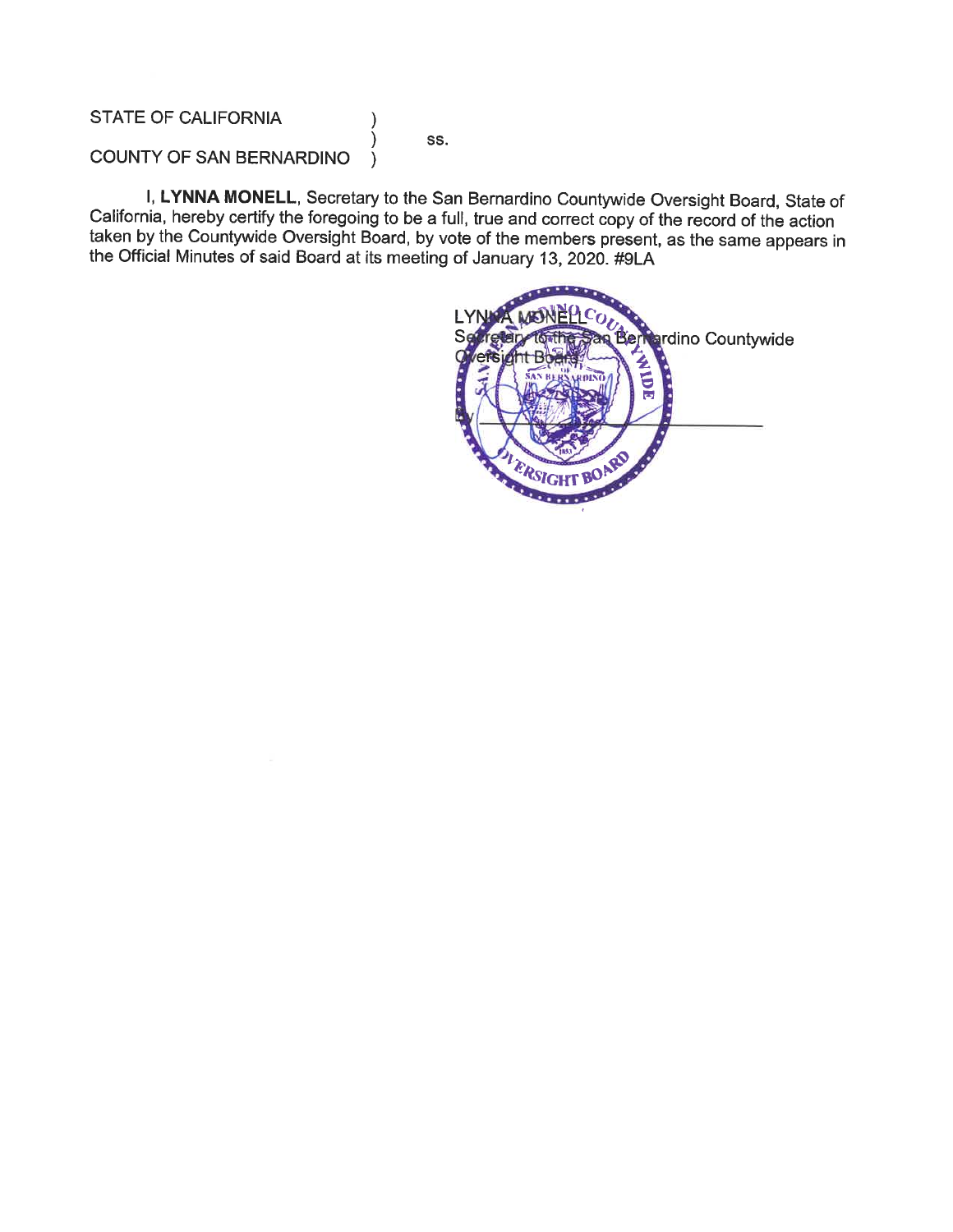### Recognized Obligation Payment Schedule (ROPS 20-21) - Summary Filed for the July 1, 2020 through June 30, 2021 Period

<u> 1980 - Andrea Andrew Maria (h. 1980).</u>

| <b>Successor Agency:</b> | <b>Montclair</b> |
|--------------------------|------------------|
| County:                  | San Bernardino   |

|    | <b>Current Period Requested Funding for Enforceable Obligations (ROPS Detail)</b> | 20-21A Total<br>(July - December) | <b>20-21B Total</b><br>(January - June) |     | ROPS 20-21 Total |
|----|-----------------------------------------------------------------------------------|-----------------------------------|-----------------------------------------|-----|------------------|
|    |                                                                                   |                                   |                                         |     |                  |
| A  | Enforceable Obligations Funded as Follows (B+C+D):                                | 15,465 \$                         | 1,275,608 \$                            |     | 1,291,073        |
| B  | <b>Bond Proceeds</b>                                                              | $\overline{\phantom{a}}$          |                                         |     |                  |
| C. | Reserve Balance                                                                   | $\,$                              | 1,275,608                               |     | 1,275,608        |
| D  | <b>Other Funds</b>                                                                | 15,465                            |                                         |     | 15,465           |
| E. | Redevelopment Property Tax Trust Fund (RPTTF) (F+G):                              | 111,310 \$                        | 1,303,295                               | - 5 | 1,414,605        |
| F. | <b>RPTTF</b>                                                                      | 89,183                            | 1,265,253                               |     | 1,354,436        |
| G  | <b>Administrative RPTTF</b>                                                       | 22,127                            | 38,042                                  |     | 60,169           |
| н  | <b>Current Period Enforceable Obligations (A+E):</b>                              | 126,775 \$                        | 2,578,903                               | S   | 2,705,678        |

Certification of Oversight Board Chairman:

Pursuant to Section 34177 (o) of the Health and Safety code, I hereby certify that the above is a true and accurate Recognized Obligation Payment Schedule for the above named successor agency.

|           | - 22 | ×, | ۰.                                        |       |
|-----------|------|----|-------------------------------------------|-------|
| Name      |      |    |                                           | Title |
| s         |      |    | $\epsilon_{\rm max}$<br>$\mu$ in $\omega$ |       |
| Signature |      |    |                                           | Date  |

 $\frac{1}{\sqrt{2}}$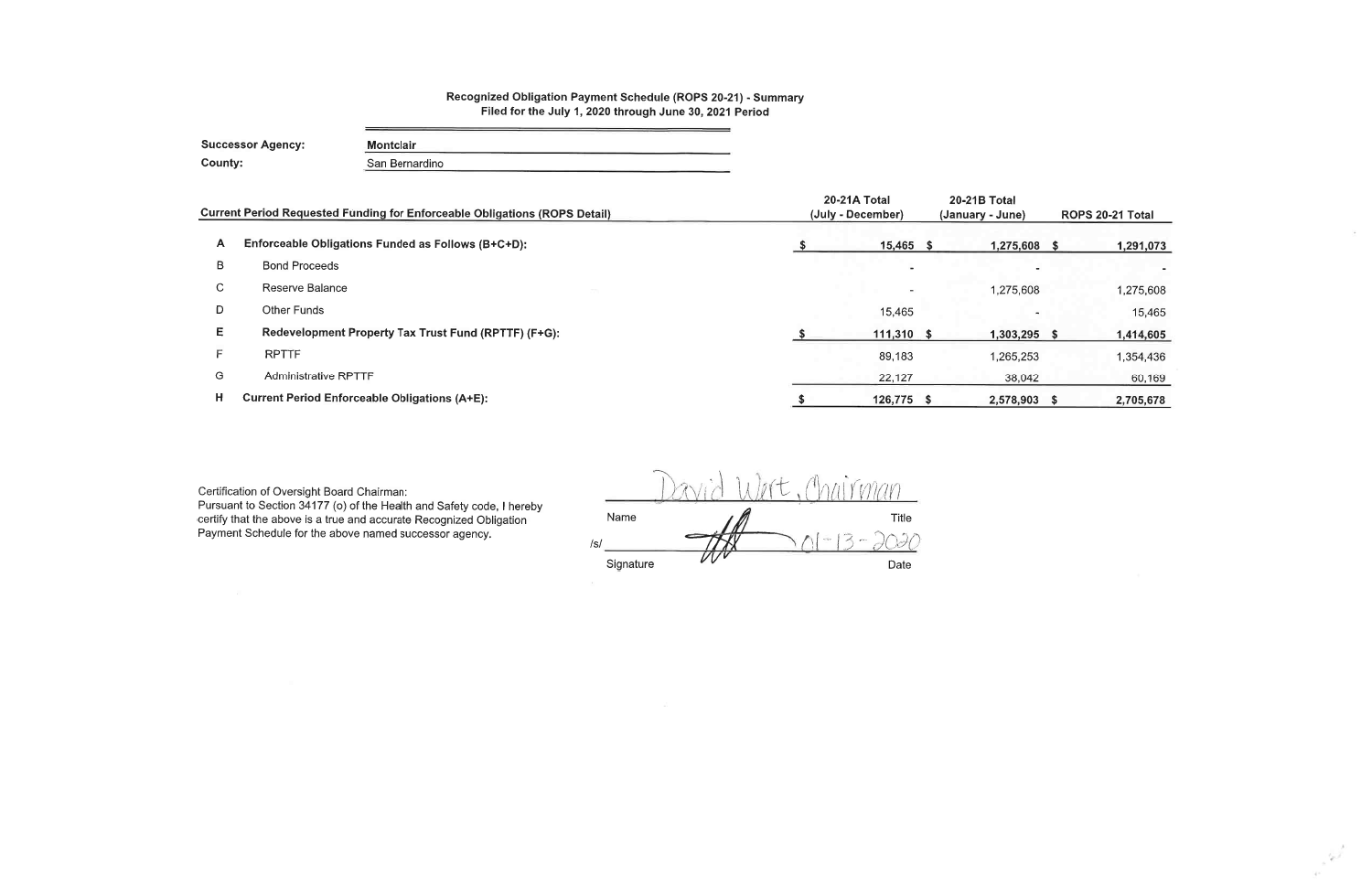#### Montclair Recognized Obligation Payment Schedule (ROPS 19-20) - ROPS Detail

|                                                                                                                           | July 1, 2020 through June 30, 2021<br>(Report Amounts in Whole Dollars) |                             |                       |                                                                    |                                |                                                                       |                                |                       |         |                         |                     |                  |                    |             |              |                       |                 |                  |                    |                               |              |                       |           |                 |
|---------------------------------------------------------------------------------------------------------------------------|-------------------------------------------------------------------------|-----------------------------|-----------------------|--------------------------------------------------------------------|--------------------------------|-----------------------------------------------------------------------|--------------------------------|-----------------------|---------|-------------------------|---------------------|------------------|--------------------|-------------|--------------|-----------------------|-----------------|------------------|--------------------|-------------------------------|--------------|-----------------------|-----------|-----------------|
|                                                                                                                           |                                                                         |                             |                       |                                                                    |                                | G                                                                     | н                              |                       | J.      |                         |                     |                  |                    |             |              | $\Omega$              |                 |                  |                    |                               |              |                       | w         |                 |
| 20-21A (July - December)<br>20-21B (January - June)<br>Total<br><b>Fund Sources</b><br><b>Fund Sources</b><br>Outstanding |                                                                         |                             |                       |                                                                    |                                |                                                                       |                                |                       |         |                         |                     |                  |                    |             |              |                       |                 |                  |                    |                               |              |                       |           |                 |
| Item#                                                                                                                     | Project Name/Debt Obligation                                            | Obligation Type             | <b>Execution Date</b> | Contract/Agreement   Contract/Agreement<br><b>Termination Date</b> | Payee                          | <b>Description/Project Scope</b>                                      | Project Area                   | Debt or<br>Obligation | Retired |                         | ROPS 20-21<br>Total | Bond<br>Proceeds | Reserve<br>Balance | Other Funds | <b>RPTTF</b> | Admin<br><b>RPTTF</b> | 20-21A<br>Total | Bond<br>Proceeds | Reserve<br>Balance | Other<br>Funds                | <b>RPTTF</b> | Admin<br><b>RPTTF</b> |           | 20-21B<br>Total |
|                                                                                                                           |                                                                         |                             |                       |                                                                    |                                |                                                                       |                                | \$43,153,750          |         | \$2.705.678             |                     |                  | $15.465$ \$<br>01s | 89.183 \$   |              | 22.127   \$ 126.775   |                 | 0 \$1,275,608    |                    | $0$ \$ 1,265,253 \$ 38,042 \$ |              |                       | 2,578.90  |                 |
|                                                                                                                           | 1997 Taxable Tax Allocation Bonds                                       | Bonds Issued On or Before   | 11/1/1997             | 10/1/2021                                                          | Bank of New York Mellon        | Bond Issue to Fund Non-Housing Projects                               | Project Area 1                 |                       | Y       |                         |                     |                  |                    |             |              |                       |                 |                  |                    |                               |              |                       |           |                 |
|                                                                                                                           | 22007A Tax Allocation Refunding Bonds                                   | Bonds Issued On or Before   | 9/27/2007             | 9/1/2035                                                           | <b>Bank of New York Mellon</b> | Bond Issue to Fund Non-Housing Projects                               | Project Area 3                 |                       | Y       | $\overline{\mathbf{s}}$ |                     |                  |                    |             |              |                       |                 |                  |                    |                               |              |                       |           |                 |
|                                                                                                                           | 2007B Taxable Tax Allocation Bonds                                      | Bonds Issued On or Before   | 9/27/2007             | 9/1/2027                                                           | Bank of New York Mellon        | Bond Issue to Fund Non-Housing Projects                               | Project Area 3                 |                       | Y.      | ∣ s                     |                     |                  |                    |             |              |                       |                 |                  |                    |                               |              |                       |           |                 |
|                                                                                                                           | 2004 Tax Allocation Bonds                                               | Bonds Issued On or Before   | 2/23/2004             | 10/1/2031                                                          | Bank of New York Mellon        | Bond Issue to Fund Non-Housing Projects                               | Project Area 4                 |                       | Y       | $\ddot{\mathbf{r}}$     |                     |                  |                    |             |              |                       |                 |                  |                    |                               |              |                       |           |                 |
|                                                                                                                           | 2001 Tax Allocation Bonds                                               | Bonds Issued On or Before   | 7/6/2001              | 10/1/2030                                                          | Bank of New York Mellon        | Bond Issue to Fund Non-Housing Projects                               | Project Area 5                 |                       | Y       |                         |                     |                  |                    |             |              | £.                    |                 |                  |                    |                               |              |                       |           |                 |
|                                                                                                                           | 6 2006A Tax Allocation Bonds                                            | Bonds Issued On or Before   | 6/16/2006             | 10/1/2033                                                          | Bank of New York Mellon        | Bond Issue to Fund Non-Housing Projects                               | Project Area 5                 |                       | Y       | - S                     |                     |                  |                    |             |              |                       |                 |                  |                    |                               |              |                       |           |                 |
|                                                                                                                           | 2006B Tax Allocation Bonds                                              | Bonds Issued On or Before   | 6/16/2006             | 10/1/2033                                                          | Bank of New York Mellon        | Bond Issue to Fund Non-Housing Projects                               | Project Area 5                 |                       | Y       | $\mathbf{C}$            |                     |                  |                    |             |              |                       |                 |                  |                    |                               |              |                       |           |                 |
|                                                                                                                           | 12 Contract for Bond Trustee Service                                    | Fees                        | 12/9/1981             | 6/30/2036                                                          | Bank of New York Mellon        | Annual Bond Trustee Fees/Costs                                        | All Areas                      |                       | Y       | Ι¢                      |                     |                  |                    |             |              |                       |                 |                  |                    |                               |              |                       |           |                 |
|                                                                                                                           | 14 Contract for Bond Services                                           | Fees                        | 12/9/1981             | 6/30/2036                                                          | Bondlogistix LLC               | <b>Bond Continuing Disclosure Services</b>                            | All Areas                      |                       | Y       | ء ا                     |                     |                  |                    |             |              | $\mathcal{S}$         |                 |                  |                    |                               |              |                       |           |                 |
|                                                                                                                           | 15 Contract for Bond Services                                           | Fees                        | 12/9/1981             | 6/30/2036                                                          | Bondlogistix LLC               | Bond Arbitrage Rebate Calculation Services   All Areas                |                                |                       | Y       | $\hat{\mathbf{z}}$      |                     |                  |                    |             |              |                       |                 |                  |                    |                               |              |                       |           |                 |
|                                                                                                                           | 43 Administrative Cost Reimbursement<br>Agreement                       | <b>Admin Costs</b>          | 6/3/2012              | 6/30/2036                                                          | City of Montclair              | Administrative Reimbursement Agreement<br>No. 12-49                   | All Areas                      | 250,000               | N       | 75.634<br>$\mathbf{s}$  |                     |                  | 15.465             |             |              | 22.127   \$ 37.592    |                 |                  |                    |                               | 38,042       |                       | 38.042    |                 |
|                                                                                                                           | 46 Bond Indenture Reporting Requirements Fees                           |                             | 3/1/2016              | 3/1/2020                                                           | Van Lant & Fankhanel<br>CPAs   | <b>Bond Continuing Disclosure Bond Fund</b><br><b>Financial Audit</b> | All Areas                      | 8.000                 | N       | 8.000<br>$\sqrt{s}$     |                     |                  |                    |             |              | $\hat{\mathbf{s}}$    |                 |                  |                    | 8,000                         |              |                       | 8,000     |                 |
|                                                                                                                           | 55 Contract for Bond Trustee Service                                    | Fees                        | 12/19/2019            | 6/30/2036                                                          | Bank of New York Mellon        | Annual Bond Trustee Fees/Costs                                        | All But Areas 2<br>and Mission | 4.000                 | N       | \$ 4,000                |                     |                  |                    | 2,000       |              | \$ 2,000              |                 |                  |                    | 2,000                         |              |                       | 2,000     |                 |
|                                                                                                                           | 56 Contract for Bond Services                                           | Fees                        | 12/19/2019            | 6/30/2036                                                          | Bondlogistix LLC               | Bond Arbitrage Rebate Calculation Services                            | All But Areas 2<br>and Mission | 3.000                 | N       | 3.000<br>$\mathbf{s}$   |                     |                  |                    |             |              |                       |                 |                  |                    | 3,000                         |              |                       | 3,000     |                 |
|                                                                                                                           | 57 Continuing Disclosure Services                                       | Fees                        | 12/19/2019            | 6/30/2036                                                          | Bondlogistix LLC               | <b>Bond Continuing Disclosure Services</b>                            | All But Areas 2<br>and Mission | 7,000                 | N       | 7.000<br>$\mathbf{s}$   |                     |                  |                    |             |              | $\mathbf{r}$          |                 |                  |                    | 7,000                         |              |                       | 7,000     |                 |
|                                                                                                                           | 58 2019 Tax Allocation Refunding Bonds,<br>Series A                     | Bonds Issued After 12/31/10 | 12/19/2019            | 10/1/2035                                                          | U.S. Bank                      | Refunding of Prior Tax Allocation Bonds                               | All But Areas 2<br>and Mission | 26,319,603            | N       | \$1,790,850             |                     |                  |                    |             |              |                       |                 | 1,275,608        |                    | 515,242                       |              | $\mathbf{S}$          | 1,790,850 |                 |
|                                                                                                                           | 59 2020 Tax Allocation Refunding Bonds,<br>Series <sub>B</sub>          | Bonds Issued After 12/31/10 | 12/19/2019            | 10/1/2035                                                          | U.S. Bank                      | Refunding of Prior Tax Allocation Bonds                               | All But Areas 2<br>and Mission | 16,387,781            | N       | \$642,828               |                     |                  |                    |             |              | $\mathcal{L}$         |                 |                  |                    | 642,828                       |              |                       | 642,828   |                 |
|                                                                                                                           | 60 Redevelopment personnel retirement<br>costs                          | Admin Costs                 | 6/3/2012              | 6/30/2036                                                          | City of Montclair              | Administrative Reimbursement Agreement<br>No. 12-49                   | All Areas                      | 174,366               | N       | \$ 174.366              |                     |                  |                    | 87.183      |              | \$87,183              |                 |                  |                    | 87.183                        |              | $\mathcal{F}$         | 87,183    |                 |
|                                                                                                                           |                                                                         |                             |                       |                                                                    |                                |                                                                       |                                |                       | N       |                         |                     |                  |                    |             |              |                       |                 |                  |                    |                               |              |                       |           |                 |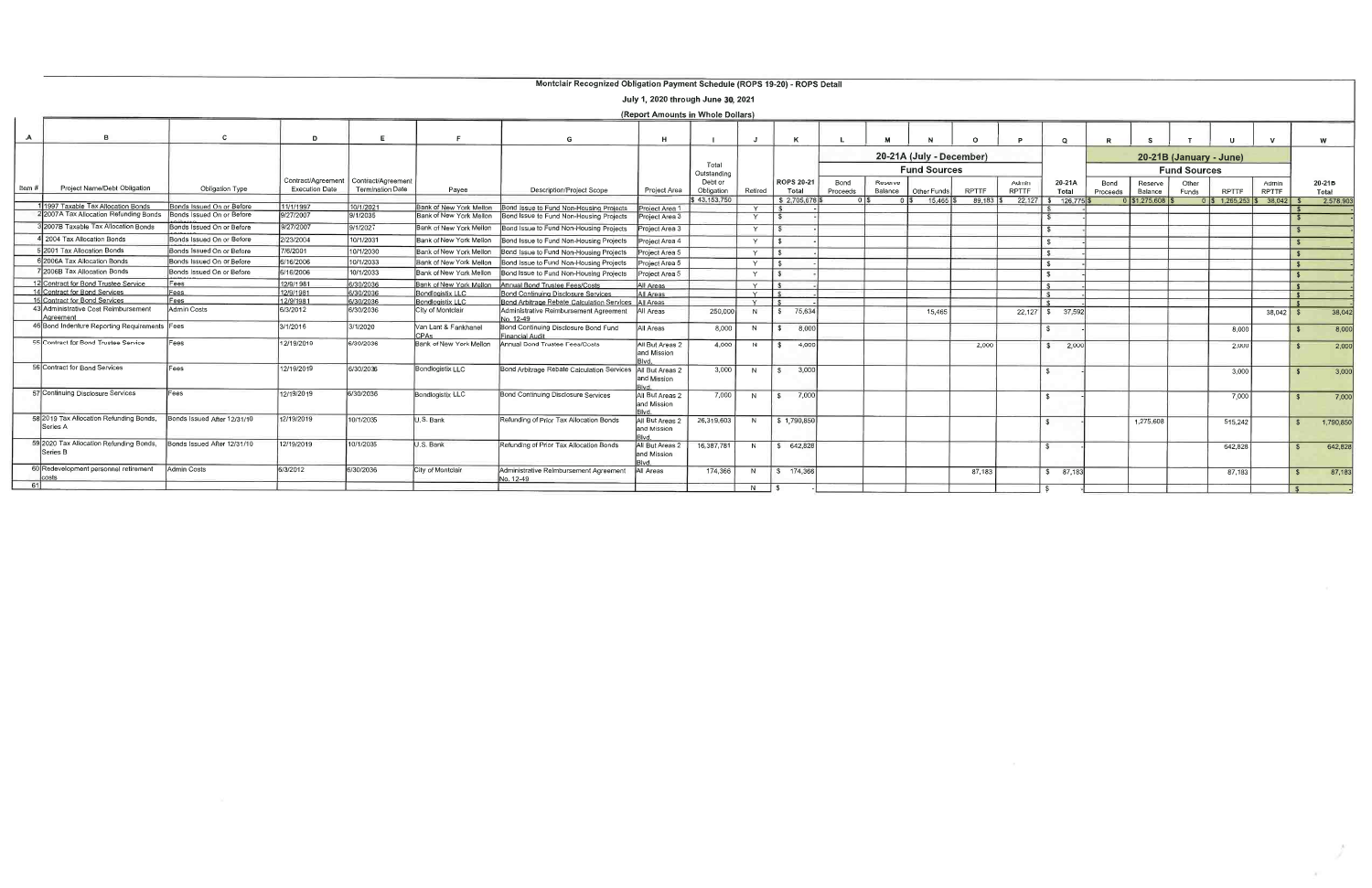# Montclair Recognized Obligation Payment Schedule (ROPS 20-21) - Report of Cash Balances<br>July 1, 2017 through June 30, 2018<br>(Report Amounts in Whole Dollars)

| A              | в                                                                                                                                                             | C.                                    | D                                    | Е                                                                                   | F.                                 | G                         |                                                                                                      |
|----------------|---------------------------------------------------------------------------------------------------------------------------------------------------------------|---------------------------------------|--------------------------------------|-------------------------------------------------------------------------------------|------------------------------------|---------------------------|------------------------------------------------------------------------------------------------------|
|                |                                                                                                                                                               |                                       |                                      | <b>Fund Sources</b>                                                                 |                                    |                           |                                                                                                      |
|                |                                                                                                                                                               |                                       | <b>Bond Proceeds</b>                 | <b>Reserve Balance</b>                                                              | <b>Other Funds</b>                 | <b>RPTTF</b>              |                                                                                                      |
|                | ROPS 17-18 Cash Balances<br>$(07/01/17 - 06/30/18)$                                                                                                           | Bonds issued on or<br>before 12/31/10 | Bonds issued on or<br>after 01/01/11 | Prior ROPS RPTTF<br>and Reserve<br><b>Balances retained</b><br>for future period(s) | Rent,<br>Grants,<br>Interest, etc. | Non-Admin<br>and<br>Admin |                                                                                                      |
|                | Beginning Available Cash Balance (Actual 07/01/17)                                                                                                            |                                       |                                      |                                                                                     |                                    |                           | Amounts                                                                                              |
|                | RPTTF amount should exclude "A" period distribution amount                                                                                                    |                                       |                                      | $\mathbf 0$                                                                         | 0                                  | 16,984 ROPS 19            |                                                                                                      |
|                | 2 Revenue/Income (Actual 06/30/18)<br>RPTTF amount should tie to the ROPS 17-18 total distribution from the<br>County Auditor-Controller                      |                                       |                                      | 3,784,433                                                                           |                                    | 2,521,433                 | Column<br>2017-18<br>trustee b<br>prior bon<br>Column<br>received<br>June 201                        |
| 3              | <b>Expenditures for ROPS 17-18 Enforceable Obligations</b><br>(Actual 06/30/18)                                                                               |                                       |                                      | 3,744,666                                                                           |                                    |                           | Column<br>payment<br>fiscal yea<br>Column<br>the open                                                |
| 4              | Retention of Available Cash Balance (Actual 06/30/18)<br>RPTTF amount retained should only include the amounts distributed as<br>reserve for future period(s) |                                       |                                      | 39,767                                                                              |                                    | 2,529,193 last ROP        | <b>Column</b><br>between<br>calenda<br>is due to<br>can redu<br><b>Column</b><br>2017-18<br>requirem |
|                | 5 ROPS 17-18 RPTTF Prior Period Adjustment<br>RPTTF amount should tie to the Agency's ROPS 17-18 PPA form<br>submitted to the CAC                             |                                       | No entry required                    |                                                                                     |                                    | 9,224 Bernardir           | <b>Column</b><br>Prior Pe                                                                            |
| 6 <sup>1</sup> | Ending Actual Available Cash Balance (06/30/18)<br>C to F = $(1 + 2 - 3 - 4)$ , G = $(1 + 2 - 3 - 4 - 5)$                                                     | <b>S</b><br>$0$   \$                  | $0$   \$                             | $0$   \$                                                                            | $0$   \$                           | $\bf{0}$                  |                                                                                                      |

 $\sim 50$ 

 $\sim 10^{-1}$ 

| Balances Form, see Cash Balance                                           |
|---------------------------------------------------------------------------|
| н                                                                         |
|                                                                           |
|                                                                           |
|                                                                           |
|                                                                           |
|                                                                           |
| Comments                                                                  |
|                                                                           |
| agree with Cash Balances Reported on<br>9-20.                             |
| F-Interest earned by trustee during FY                                    |
| of \$50,081 has not been shown as                                         |
| alances were completely used when                                         |
| ds were refunded.                                                         |
| G - ROPS Payments of \$2,388,933                                          |
| December 2017 and \$132,500 received                                      |
| 17.                                                                       |
| E - Prior difference between bond<br>s on a bond year (calendar year) and |
| ar basis which is not available.                                          |
| G - FY 2017-18 PPA Expenditures and                                       |
| ing balance which was taken by DOF in                                     |
| S review.                                                                 |
| E - Amount represents the difference                                      |
| bond payments on a bond year                                              |
| year) and fiscal year basis. Difference                                   |
| timing and is not available monies that                                   |
| ce future debt service payments.                                          |
| F - Interest earned by trustee during FY                                  |
| which is offset against RPTTF                                             |
| ents in ROPS 20-21B.                                                      |
| G - Agrees with FY 2017-18 Report of                                      |
| eriod Adjustments reported to<br>San                                      |
| no Auditor-Controller.                                                    |
|                                                                           |